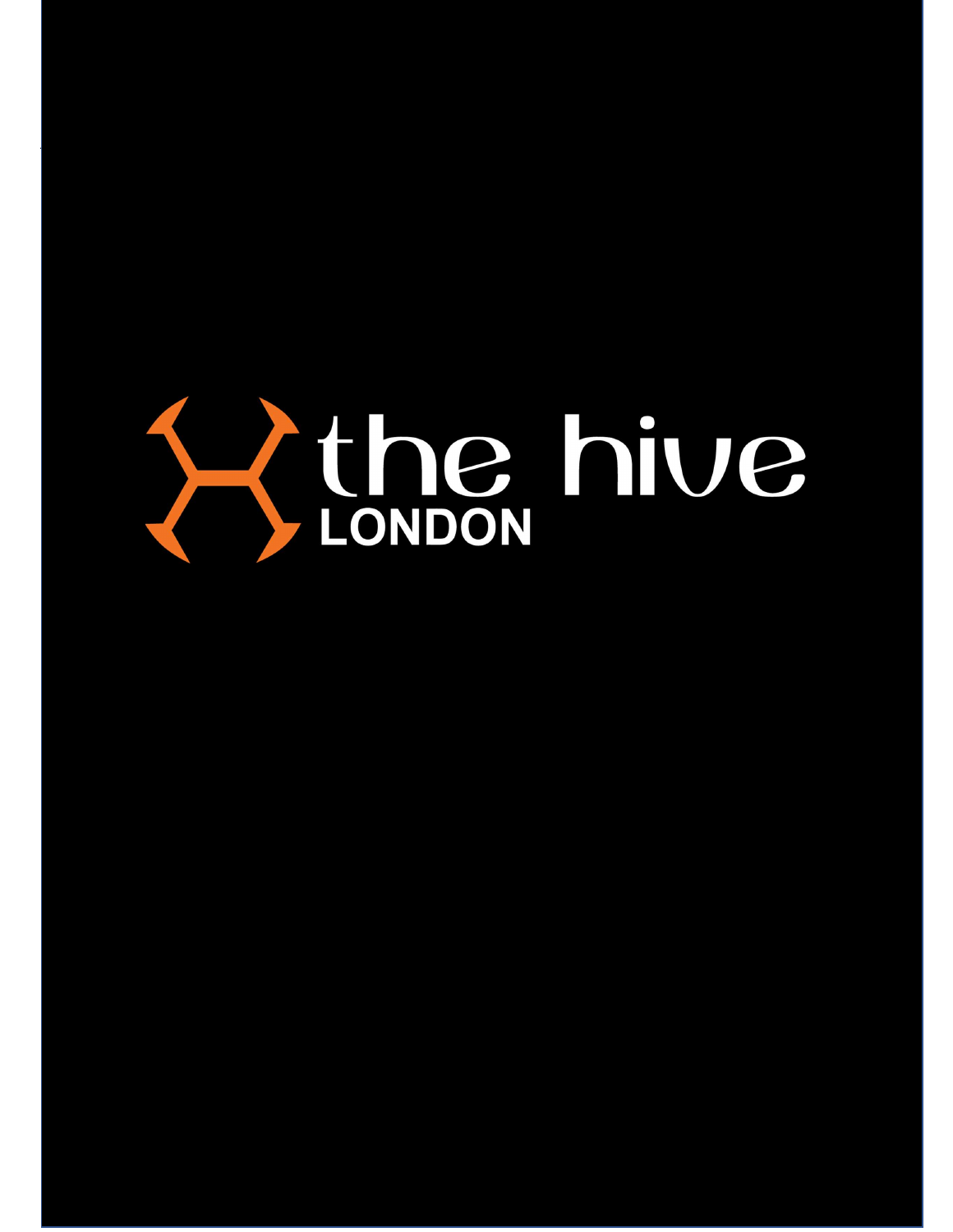

National Lottery buy one get one free!

Head to the **Barnet FC** website, select BUY TICKETS, in the top right corner.

Select the upcoming game vs Yeovil Town.

Select the block and 2 seats you wish to purchase and on the next screen select the types of ticket from the selection. Please note, this promotion will not work with more than 2 tickets in your basket.

Once you have the tickets in your basket, click on Checkout to be taken to your Basket like below.

|                                                                   |                                                                                                                      | <b>Basket: £36.00 (2 tickets)</b> |
|-------------------------------------------------------------------|----------------------------------------------------------------------------------------------------------------------|-----------------------------------|
| Your basket                                                       |                                                                                                                      |                                   |
| unwanted items.                                                   | Please check the items in your basket and press 'Continue' if you're happy with this order. Click 'remove' to delete |                                   |
| Click 'Continue' if you are happy to proceed with this order.     |                                                                                                                      |                                   |
| Additional promotional offers may be available once you login.    |                                                                                                                      |                                   |
| If you have a gift voucher or promotional code please enter here. |                                                                                                                      | <b>Apply</b>                      |
| <b>Your tickets</b>                                               |                                                                                                                      |                                   |
| BARNET FC v YEOVIL TOWN FC 02 Apr 2022 15:00                      |                                                                                                                      |                                   |
| Access to Legends Bar                                             | Adult<br>Q3                                                                                                          | £22.00 X remove                   |
| Access to Legends Bar                                             | Q4<br>Concession                                                                                                     | £14.00 X remove                   |
|                                                                   | Sub total:                                                                                                           | £36.00                            |
|                                                                   | Delivery charge (E-Ticket):                                                                                          | £0.00                             |
|                                                                   | Booking fee:                                                                                                         | £0.00                             |
|                                                                   | Total:                                                                                                               | £36.00                            |
|                                                                   |                                                                                                                      |                                   |
|                                                                   | The following options are available for delivery of your tickets. Please make your choice by selecting an option     |                                   |

In the section for Gift Vouchers/Promotional codes please enter "NL" as below



Service St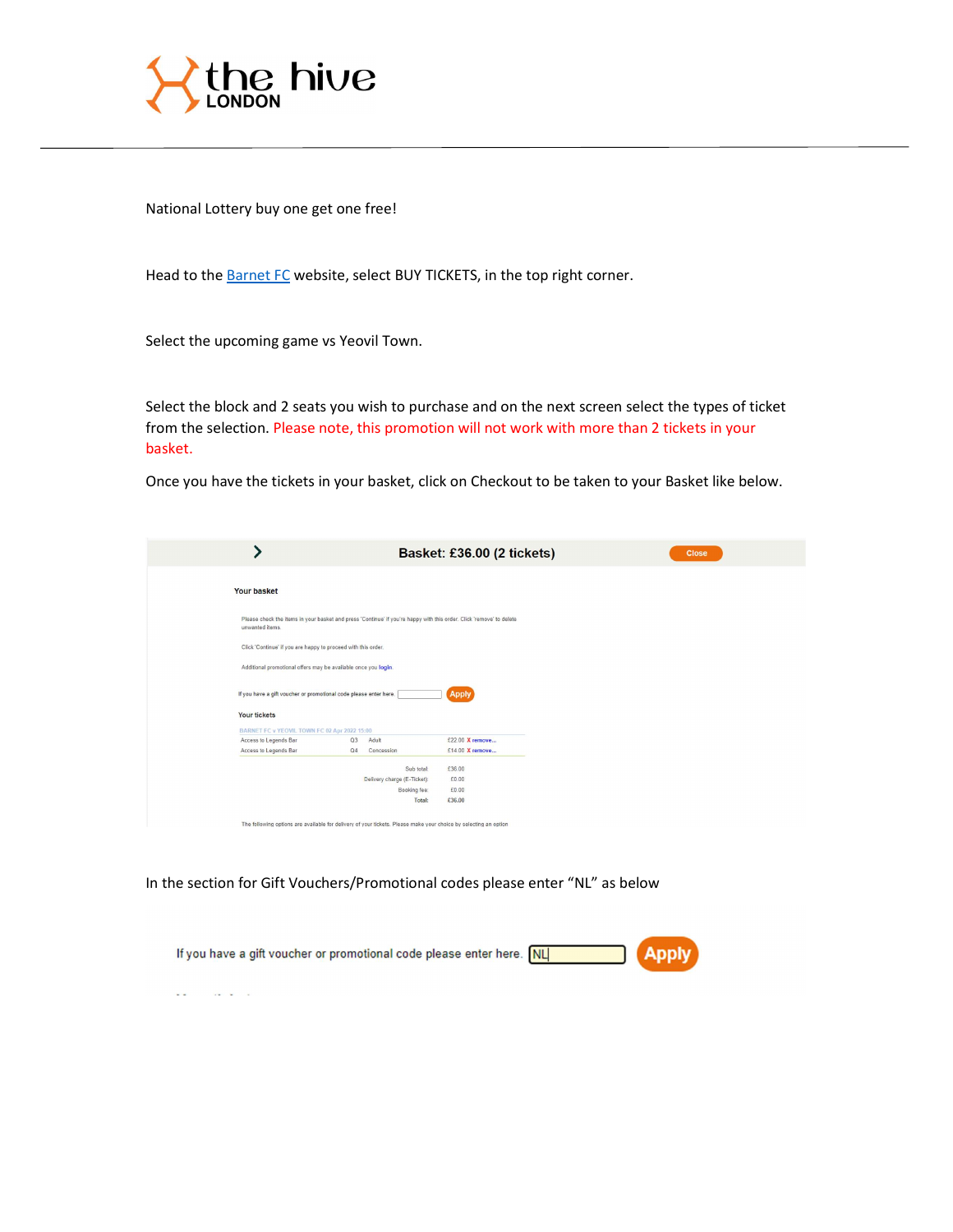

This will bring up a new text box like below, please enter your Lottery Ticket Number/Reference (for Lottery Tickets this is the long number at the top of the ticket, for Scratchcards the long number at the bottom. Please include any hyphens. Once complete click continue next to the box.

## Your basket

|                                                                                                                                     | Continue                                                                                                             |                 |
|-------------------------------------------------------------------------------------------------------------------------------------|----------------------------------------------------------------------------------------------------------------------|-----------------|
| unwanted items.                                                                                                                     | Please check the items in your basket and press 'Continue' if you're happy with this order. Click 'remove' to delete |                 |
| Click 'Continue' if you are happy to proceed with this order.                                                                       |                                                                                                                      |                 |
|                                                                                                                                     |                                                                                                                      |                 |
| Additional promotional offers may be available once you login.<br>If you have a gift voucher or promotional code please enter here. |                                                                                                                      | <b>Apply</b>    |
| <b>Your tickets</b><br>BARNET FC v YEOVIL TOWN FC 02 Apr 2022 15:00                                                                 |                                                                                                                      |                 |
| Access to Legends Bar                                                                                                               | Adult<br>Q <sub>3</sub>                                                                                              | £22.00 X remove |
|                                                                                                                                     | Q <sub>4</sub><br>Concession                                                                                         | £14.00 X remove |
|                                                                                                                                     | Sub total:                                                                                                           | £36.00          |
|                                                                                                                                     | Delivery charge (E-Ticket):                                                                                          | £0.00           |
| Access to Legends Bar                                                                                                               | Booking fee:                                                                                                         | £0.00           |

E-Ticket: For in person events, etickets will be sent by email. Bring them for entry on the event day.

Empty entire basket



| ontinu |  |
|--------|--|
|        |  |
|        |  |